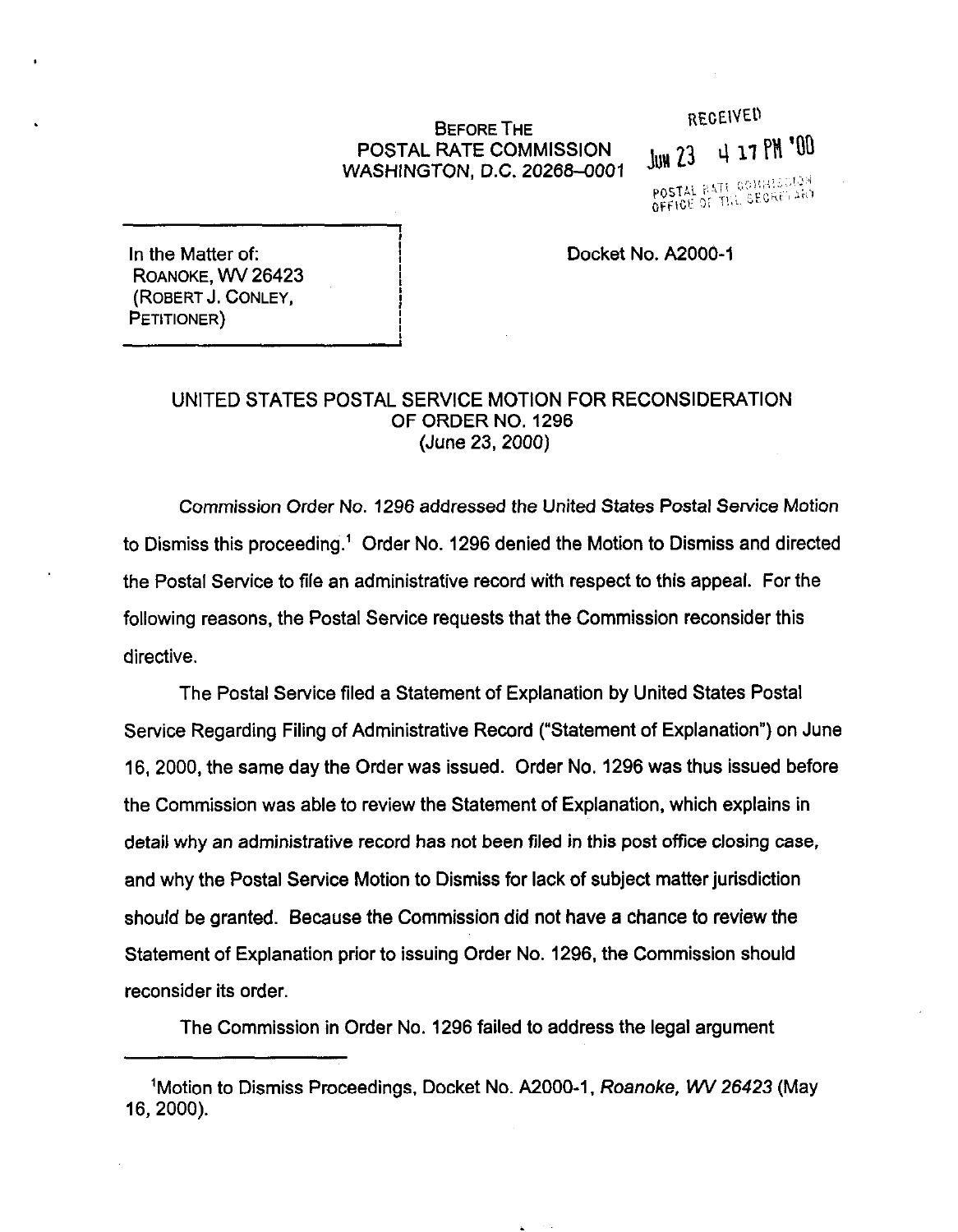presented by the Postal Service, whjch is whether or not an appeal filed almost 2 years past the statutorily mandated filing deadline can be considered. As stated in the Motion to Dismiss, under 39 U.S.C. § 404(b)(5) and 39 C.F.R. 5 241.3(a)(2)(iv), any appeal of a post office closing must be received by the Commission within 30 days of the posting of the final determination, The Motion to Dismiss attached exhibits which provide proof that both a revised proposal and the Final Determination were posted at the Walkersville/Crawford Post Office, the only "affected" office, for the required length of time. These facts are not disputed. The Commission found that based on the information available, the Postal Service failed to provide adequate notice of its intention to close the Roanoke, West Virginia Post Office. However, the Commission failed to explain why the notice was not adequate; how it concluded that there was insufficient notice by the Postal Service regarding the post office closing; or how it can reach the merits when it lacks jurisdiction. As stated in further detail in its Statement of Explanation, the Postal Service was in accordance with the requirements of 39 C.F.R. 5 241.3(g) and Postal Operations Manual (POM) \$211.671(a), when posting the notices at the Walkersville/Crawford Post Office.

The Commission further found that the failure of the Postal Service to provide adequate notice prejudiced the petitioner's ability to file a timely appeal in accordance with section 404(b)(5) of title 39, and therefore found the appeal of Robert J. Conley timely.' However, the Commission does not have the authority to waive the statutory deadline and take subject matter jurisdiction over this matter thereby permitting it to address the merits of petitioner's arguments.<sup>2</sup>

Accordingly, the United States Postal Service respectfully requests that the

<sup>&#</sup>x27;See Statement of Explanation by United States Postal Service Regarding Filing of Administrative Record, Docket No. A2000-1, Roanoke, WV 26423 (June 16, 2000), pp.5-10.